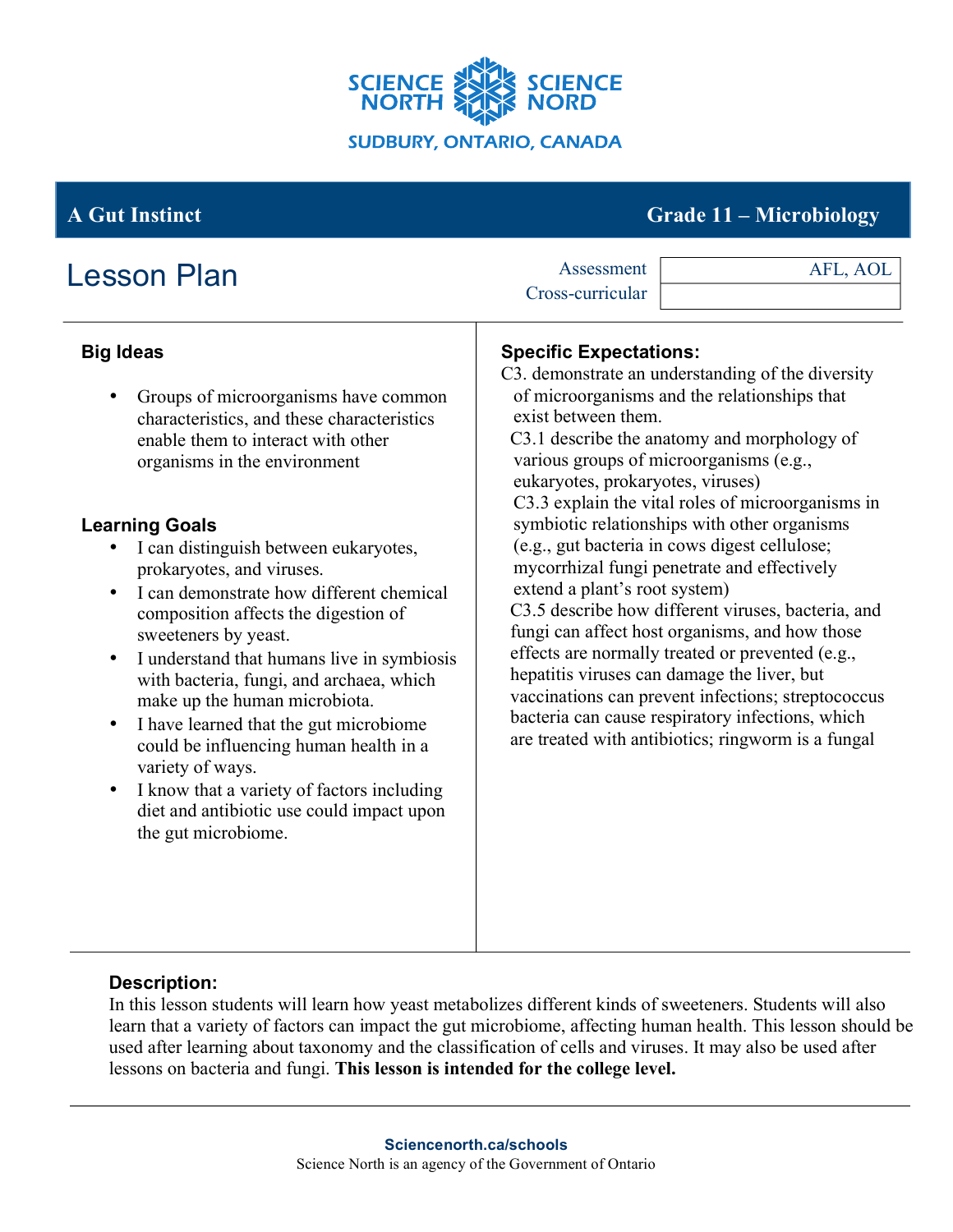### **Materials**

Microoganisms: Graphic Organizer (Student and Teacher)

Yeast on a Diet?

- Tablespoon for measuring
- Measuring cup (1/3 cup) (Beaker 80ml)
- Permanent marker or tape for labeling
- Sandwich size sealable bags
- Packets of dry granular yeast (Rapid Rise) or bulk yeast
- Packets of sugar
- Packets of Sweet n' Low (saccharin
- Packets of Equal (aspartame)
- Packets of Splenda (sucralose)
- Clear, regular and diet soda (Sprite, or 7Up) remove cap at least 24 hours prior to use
- Large (1L) graduated cylinder or other container with volume markings

The Invisible Universe of the Human Microbiome video

### **Safety Notes**

Be careful with hot plates. Students are not to consume food in the laboratory.

## **Introduction**

With a partner, fill in a graphic organizer, "Microorganisms" comparing Prokaryotic Organisms, Eukaryotic Organisms, and Viruses (See Link).

You may use your textbook, notes or research online. You may want to start with these videos from Khan Academy:

https://www.khanacademy.org/science/biology/structure-of-a-cell/prokaryotic-and-eukaryoticcells/v/prokaryotic-and-eukaryotic-cells

https://www.khanacademy.org/test-prep/mcat/cells/viruses/v/virus-structure-and-classification

## **Action**

Brewer's yeast organisms, or *Saccharomyces cerevisiae*, are unicellular fungi, and therefore, eukaryotic organisms. These organisms digest glucose for growth and reproduction.

## **Yeast on a diet?**

In this activity, in groups of 2-3, you will be able to measure how well the yeast metabolize different kinds of sweetener: sucrose, aspartame, saccharin, and sucralose.

## **Group Materials:**

- Tablespoon for measuring
- Measuring cup (1/3 cup) (Beaker 80ml)
- Permanent marker or tape for labeling
- Sandwich size sealable bags
- Packets of dry granular yeast (Rapid Rise) or bulk yeast
- Packets of sugar
- Packets of Sweet n' Low (saccharin)
- Packets of Equal (aspartame)
- Packets of Splenda (sucralose)
- Clear, regular and diet soda (Sprite, or 7Up) remove cap at least 24 hours prior to use
- Large (1L) graduated cylinder or other container with volume markings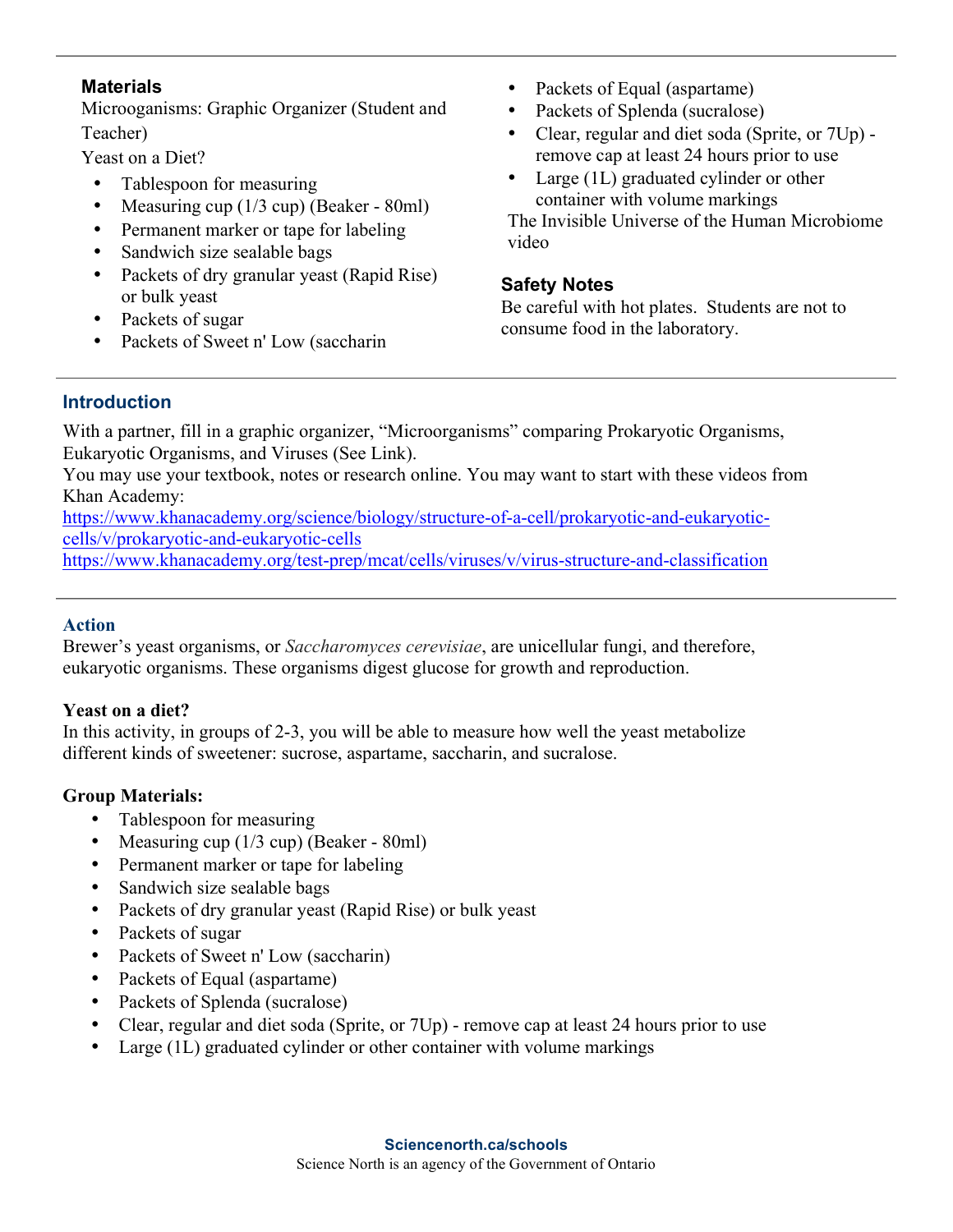#### **Instructions**

- 1. In 6 different sealable bags, measure out 1/3 cup warm water and 1 tablespoon of yeast.
- 2. Add 1 tablespoon of either: sugar, aspartame (Equal), saccharin (Sweet n' Low), sucralose (Splenda), clear pop, or diet pop to a bag.
- 3. Mix ingredients well and seal the bag, trapping as little air as possible.
- 4. Place your bags on a warming plate set on low. You may notice some of the bags beginning to expand as the yeast produce a gas. What gas do you think this is? Which type of sweetener do you think will have the greatest expansion? The least?
- 5. Once the bags have stopped expanding (~20 minutes), fill the graduated cylinder to around 50 mL and submerge each bag into the water individually (using a pencil or other small stirring stick) to determine the volume difference between bags.

#### **Discussion**

- A. Rank the different sweeteners in terms of the most expanded bag to the least expanded bag.
- B. Is there a link between which bags expanded the most and how many calories are listed for one tablespoon of the sweetener?
- C. For an animal that must seek its food, why is it important for foods that taste sweet to have calories? If the foods did not have calories, why would this be a disadvantage for the animal?

When yeast digests glucose, they produce  $CO<sub>2</sub>$ , alcohol, and energy for the organism in a process called fermentation. The amount of  $CO<sub>2</sub>$  produced is correlated to the amount of food the yeast metabolizes. Aspartame, sucralose, and saccharin are organic compounds that do not have any calories.

Adapted from "Microbial Discovery Activity, Taste Test: Can Microbes Tell the Difference?"

#### **Consolidation/Extension**

As shown in the activity above, different types of sweetener are metabolized in different ways by microorganisms. Your body is covered in *bacteria*, *fungi*, and *archaea*, from the top of your skin, to the inside of your mouth, into your internal organs such as your gastrointestinal (GI) tract. The microorganisms in the GI tract are called the "gut microbiota" and the environment they live in, the "gut microbiome".

It is thought that eating high volumes of foods high in simple sugars or high in artificial sweeteners as are often common in a Western diet may affect or "condition" your microbiome, leading to an excess of certain microorganisms and a lack of others, and perhaps be linked to greater rates of obesity and diabetes.

Watch this video by to learn about the microorganisms that cover you and how they contribute to your metabolism, immunity, nutrition, and overall physiology.